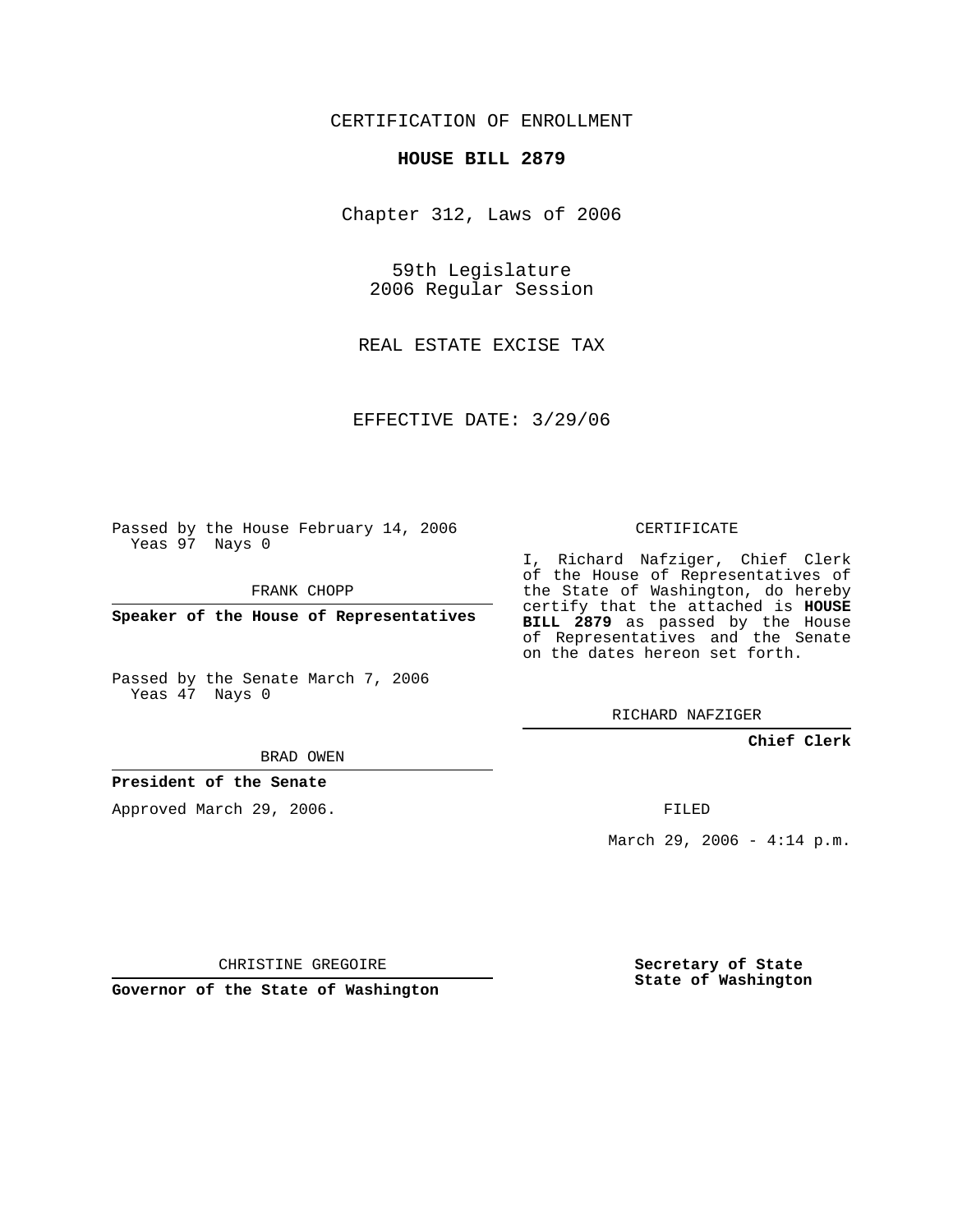# **HOUSE BILL 2879** \_\_\_\_\_\_\_\_\_\_\_\_\_\_\_\_\_\_\_\_\_\_\_\_\_\_\_\_\_\_\_\_\_\_\_\_\_\_\_\_\_\_\_\_\_

\_\_\_\_\_\_\_\_\_\_\_\_\_\_\_\_\_\_\_\_\_\_\_\_\_\_\_\_\_\_\_\_\_\_\_\_\_\_\_\_\_\_\_\_\_

Passed Legislature - 2006 Regular Session

**State of Washington 59th Legislature 2006 Regular Session By** Representative McIntire; by request of Department of Revenue Read first time 01/16/2006. Referred to Committee on Finance.

 1 AN ACT Relating to the electronic administration of the real estate 2 excise tax; amending RCW 82.45.210; reenacting and amending RCW 3 82.45.180; and declaring an emergency.

4 BE IT ENACTED BY THE LEGISLATURE OF THE STATE OF WASHINGTON:

 5 **Sec. 1.** RCW 82.45.180 and 2005 c 486 s 2 and 2005 c 480 s 2 are 6 each reenacted and amended to read as follows:

 7 (1)(a) For taxes collected by the county under this chapter, the 8 county treasurer shall collect a five-dollar fee on all transactions 9 required by this chapter where the transaction does not require the 10 payment of tax. A total of five dollars shall be collected in the form 11 of a tax and fee, where the calculated tax payment is less than five 12 dollars. ((Through June 30, 2010, the county treasurer shall collect 13 an additional five-dollar fee on all transactions required by this 14 chapter where the transaction does not require the payment of a tax, 15 and on all taxable transactions required by this chapter where the 16 calculated tax payment is less than five dollars. This additional 17 five-dollar fee shall be deposited in the county treasurer's real 18 estate excise tax electronic technology account.)) Through June 30, 19 2006, the county treasurer shall place one percent of the taxes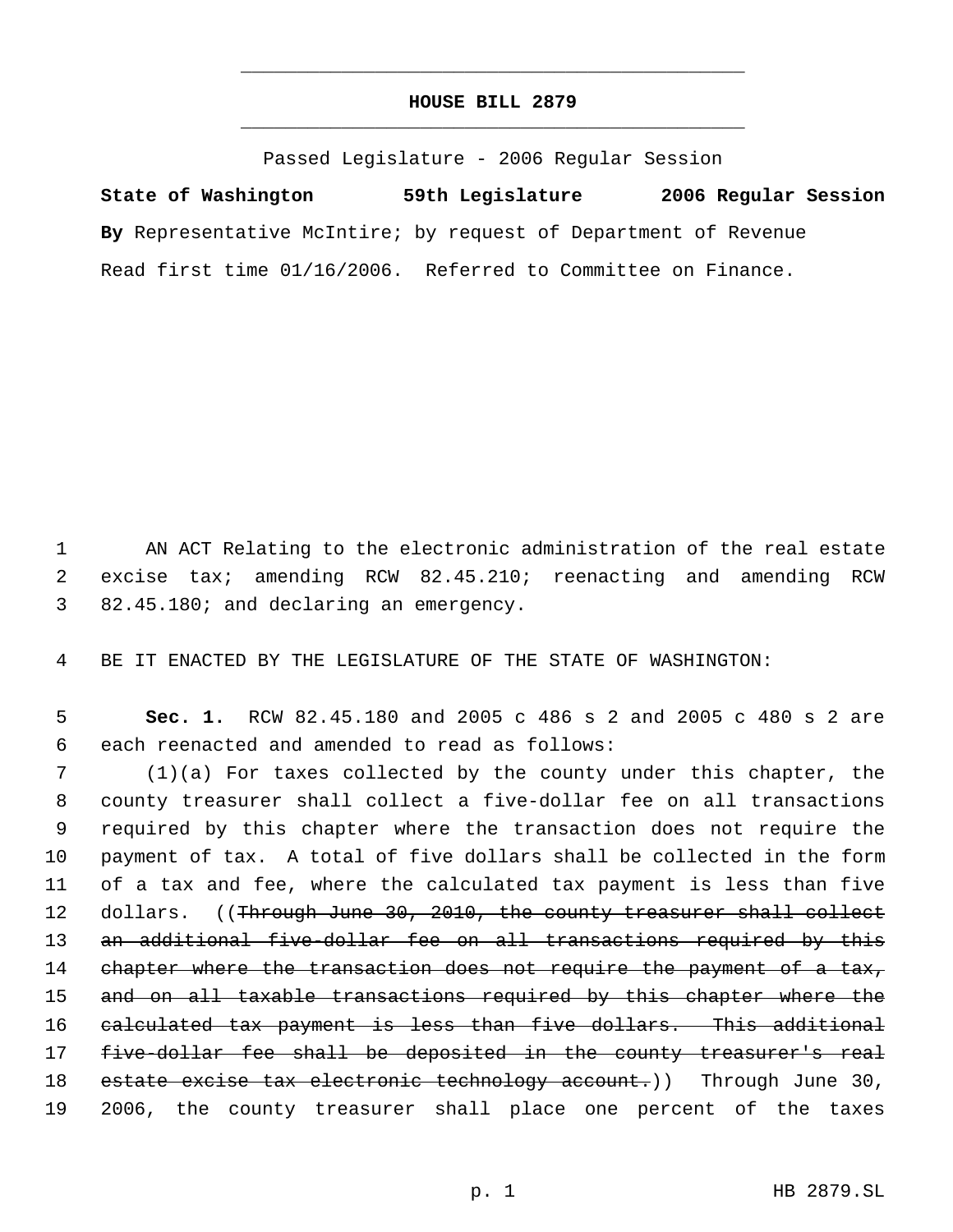collected by the county under this chapter and the treasurer's fee in the county current expense fund to defray costs of collection. After June 30, 2006, the county treasurer shall place one and three-tenths percent of the taxes collected by the county under this chapter and the treasurer's fee in the county current expense fund to defray costs of collection. For taxes collected by the county under this chapter before July 1, 2006, the county treasurer shall pay over to the state treasurer and account to the department of revenue for the proceeds at the same time the county treasurer remits funds to the state under RCW 84.56.280. For taxes collected by the county under this chapter after June 30, 2006, on a monthly basis the county treasurer shall pay over to the state treasurer the month's transmittal. The month's 13 transmittal must be received by the state treasurer by  $((5:00)$  12:00 p.m. on the last working day of each month. The county treasurer shall account to the department for the month's transmittal by the twentieth day of the month following the month in which the month's transmittal was paid over to the state treasurer. The state treasurer shall deposit the proceeds in the general fund.

 (b) For purposes of this subsection, the definitions in this subsection apply.

 (i) "Close of business" means the time when the county treasurer makes his or her daily deposit of proceeds.

 (ii) "Month's transmittal" means all proceeds deposited by the county through the close of business of the day that is two working days before the last working day of the month. This definition of "month's transmittal" shall not be construed as requiring any change in a county's practices regarding the timing of its daily deposits of proceeds.

 (iii) "Proceeds" means moneys collected and receipted by the county from the taxes imposed by this chapter, less the county's share of the proceeds used to defray the county's costs of collection allowable in (a) of this subsection.

 (iv) "Working day" means a calendar day, except Saturdays, Sundays, and all legal holidays as provided in RCW 1.16.050.

 (2) For taxes collected by the department of revenue under this chapter, the department shall remit the tax to the state treasurer who shall deposit the proceeds of any state tax in the general fund. The state treasurer shall deposit the proceeds of any local taxes imposed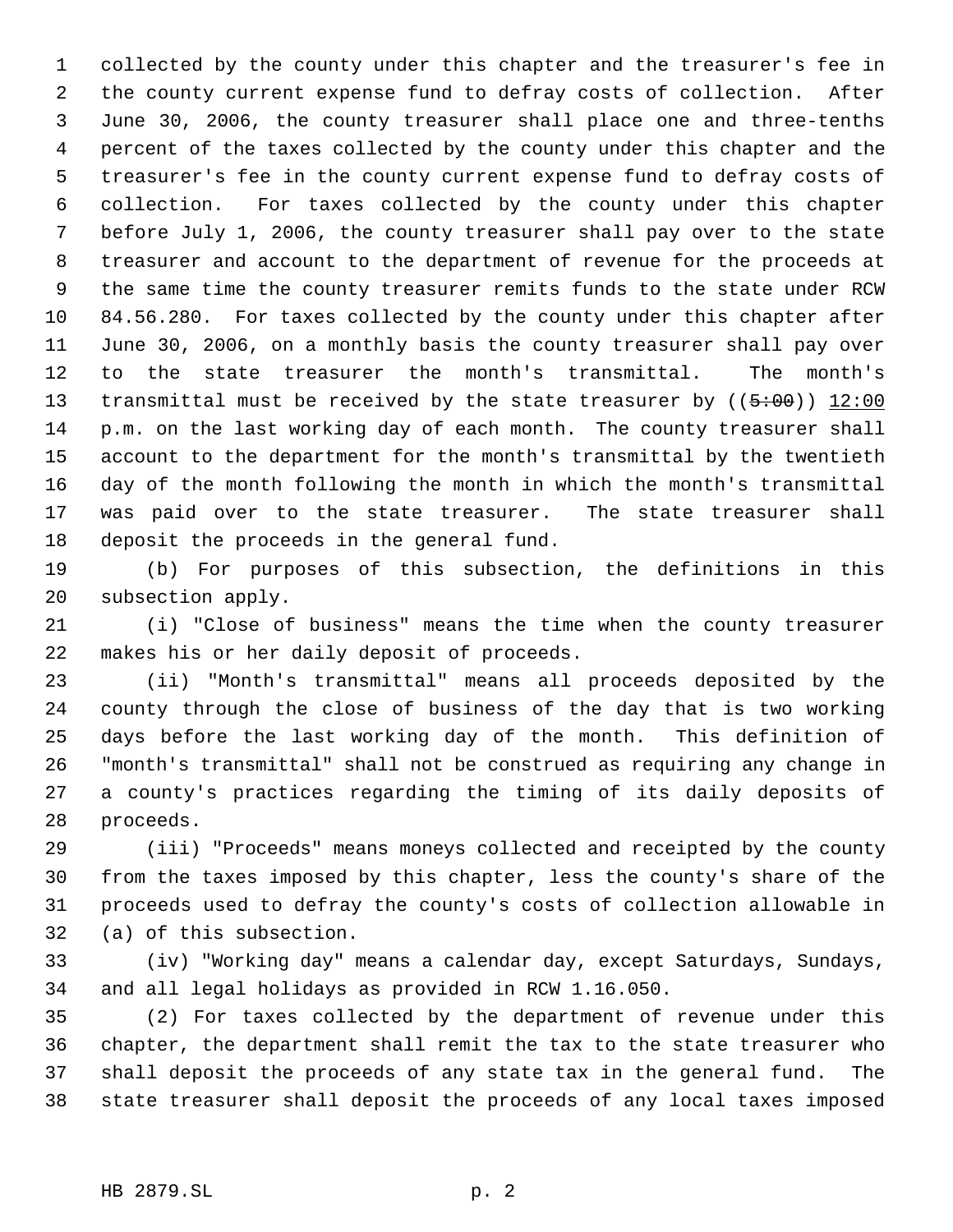under chapter 82.46 RCW in the local real estate excise tax account hereby created in the state treasury. Moneys in the local real estate excise tax account may be spent only for distribution to counties, cities, and towns imposing a tax under chapter 82.46 RCW. Except as provided in RCW 43.08.190, all earnings of investments of balances in the local real estate excise tax account shall be credited to the local real estate excise tax account and distributed to the counties, cities, and towns monthly. Monthly the state treasurer shall make distribution from the local real estate excise tax account to the counties, cities, and towns the amount of tax collected on behalf of each taxing authority. The state treasurer shall make the distribution under this subsection without appropriation.

 (3)(a) The real estate excise tax electronic technology account is created in the custody of the state treasurer. An appropriation is not required for expenditures and the account is not subject to allotment procedures under chapter 43.88 RCW.

 (b) Through June 30, 2010, the county treasurer shall collect an 18 additional five-dollar fee on all ((taxable)) transactions required by 19 this chapter, regardless of whether the transaction requires the 20 payment of tax. The county treasurer shall remit this fee to the state treasurer at the same time the county treasurer remits funds to the state under subsection (1) of this section. The state treasurer shall place money from this fee in the real estate excise tax electronic technology account. By the twentieth day of the subsequent month, the state treasurer shall distribute to each county treasurer according to the following formula: Three-quarters of the funds available shall be equally distributed among the thirty-nine counties; and the balance shall be ratably distributed among the counties in direct proportion to their population as it relates to the total state's population based on most recent statistics by the office of financial management.

 (c) When received by the county treasurer, the funds shall be placed in a special real estate excise tax electronic technology fund held by the county treasurer to be used exclusively for the development, implementation, and maintenance of an electronic processing and reporting system for real estate excise tax affidavits. Funds may be expended to make the system compatible with the automated real estate excise tax system developed by the department and compatible with the processes used in the offices of the county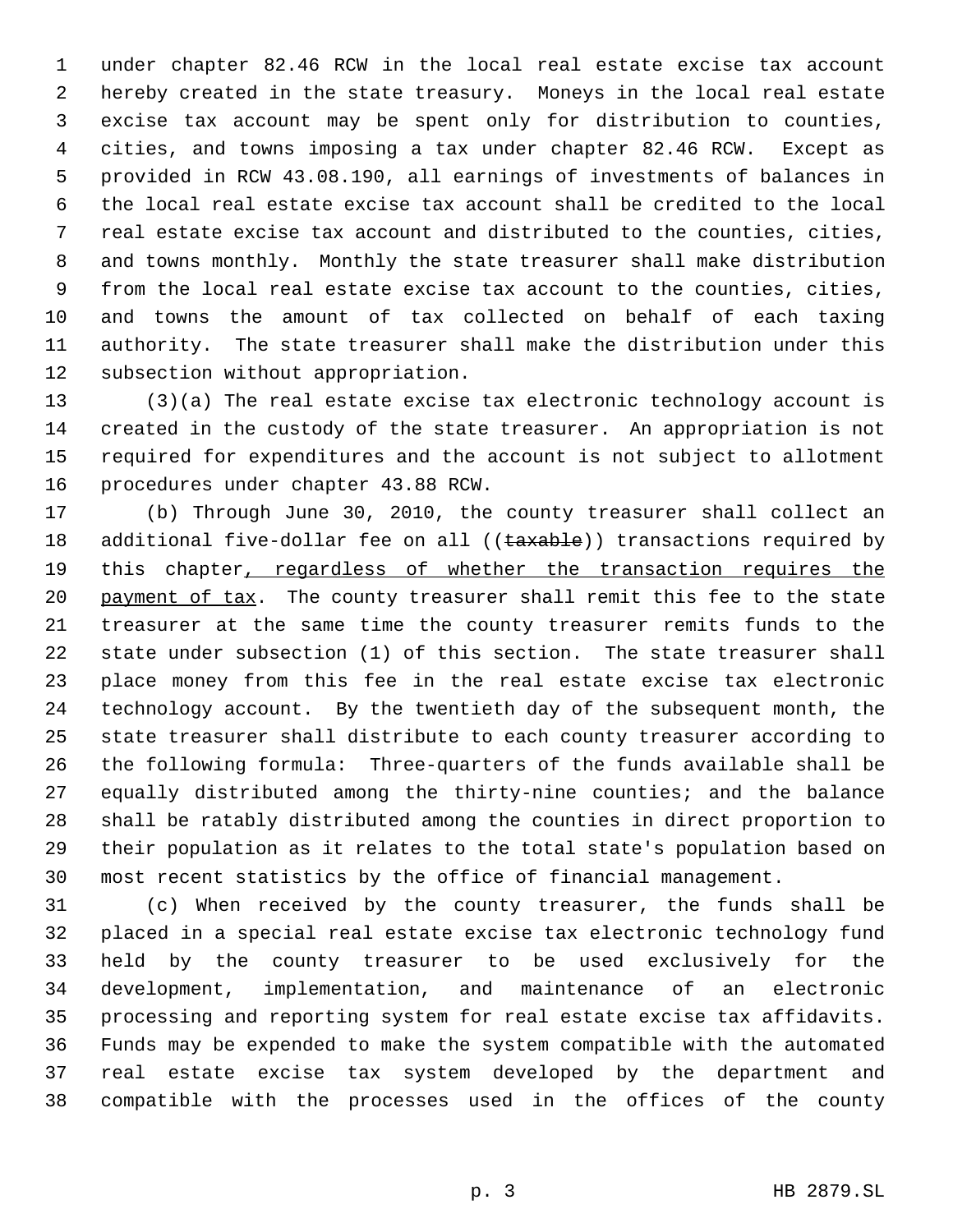assessor and county auditor. Any funds held in the account that are not expended by July 1, 2015, revert to the county capital improvements fund in accordance with RCW 82.46.010.

 **Sec. 2.** RCW 82.45.210 and 2005 c 480 s 4 are each amended to read as follows:

 (1) To the extent that funds are appropriated, the department shall administer a grant program for counties to assist in the development, implementation, and maintenance of an electronic processing and reporting system for real estate excise tax affidavits that is compatible with the automated real estate excise tax system developed by the department, and to assist in complying with the requirements of RCW 82.45.180(1).

 (2) Subject to the limits in subsection (3) of this section, the amount of the grant shall be equal to the amount paid by a county to:

 (a) Purchase computer hardware or software, or to repair or upgrade existing computer hardware or software, used for the electronic processing and reporting of real estate excise tax affidavits and that is compatible with the automated real estate excise tax system developed by the department; and

 (b) Make changes to existing software that are necessary to comply with the requirements of RCW 82.45.180(1).

22 (3)(a) No county is eligible for grants under this section totaling more than one hundred thousand dollars.

 (b) Grant funds shall not be awarded for expenditures made by a 25 county with funds distributed to the county by the state treasurer under RCW 82.45.180(3)(b).

 (4) No more than three million nine hundred thousand dollars in grants may be awarded under this section.

 (5) The source of funds for this grant program is the real estate excise tax grant account created in RCW 82.45.200.

 NEW SECTION. **Sec. 3.** If any provision of this act or its application to any person or circumstance is held invalid, the remainder of the act or the application of the provision to other persons or circumstances is not affected.